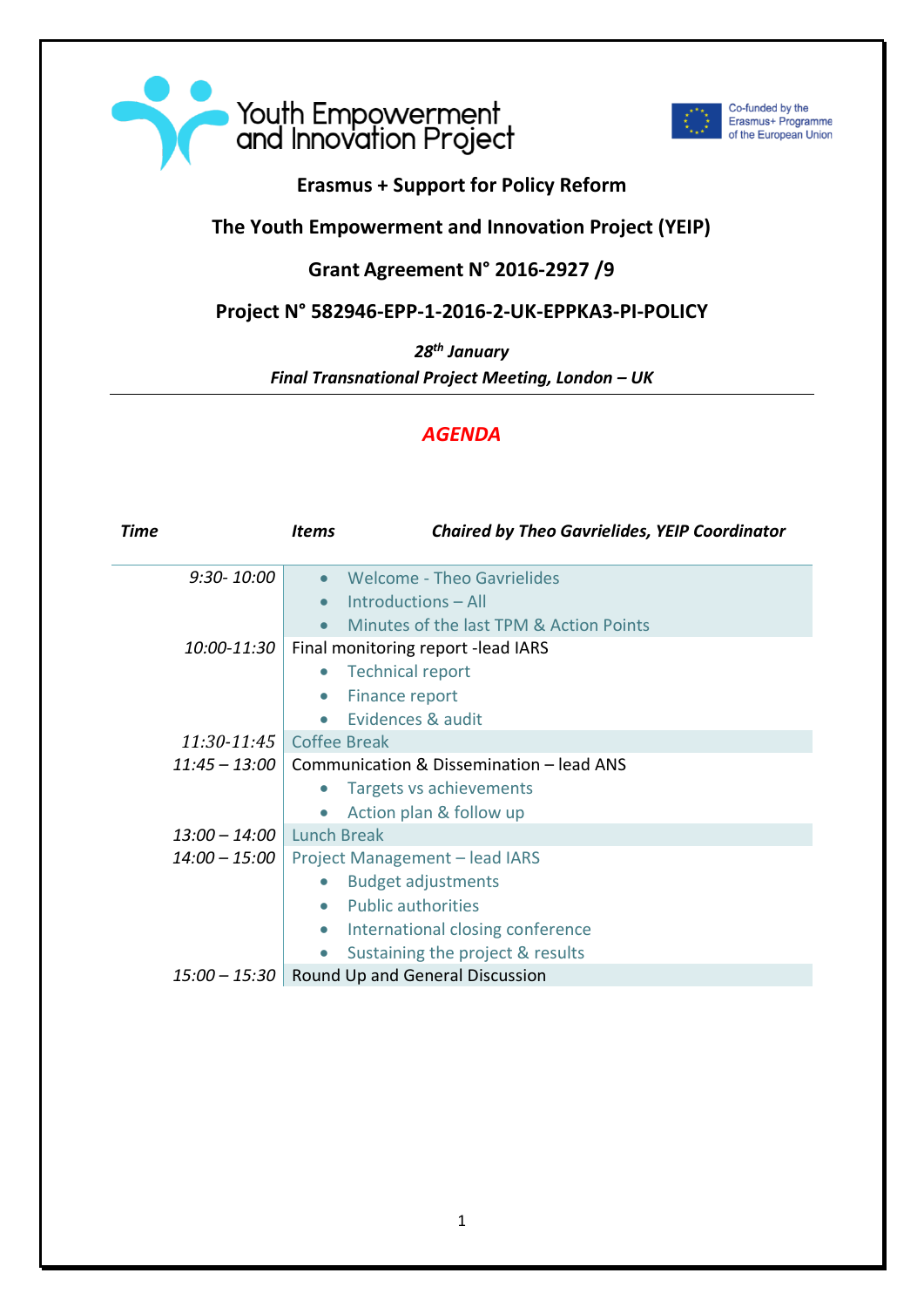



Co-funded by the Erasmus+ Programme of the European Union

**Meeting venue:** Meeting Room 6, Canada Water Culture Space (Canada Water Library – above Canada Water underground station and 2 minutes' walk from IARS' offices)



**Address:** Canada Water Library, 21 Surrey Quays Road, London SE16 7AR

**Train:** the venue is located directly above Canada Water Station; this is on the Overground and Jubilee train lines. Fare zone 2

**Buses:** 199, 225, 47, 188, 381, C10 and P12

#### **Notes:**

- ✓ Canada Water library is 5 minutes' walk from IARS' offices (14 Dock Offices, Surrey Quays road, London SE15 2XU).
- $\checkmark$  The dinner will be at a local restaurant.
- ✓ You might want to book your accommodation nearby, as this is a safe and tranquil London area.
- ✓ Contact numbers Office line: +44(0) 2070644380, Office Mobile: +44(0) 7833224442.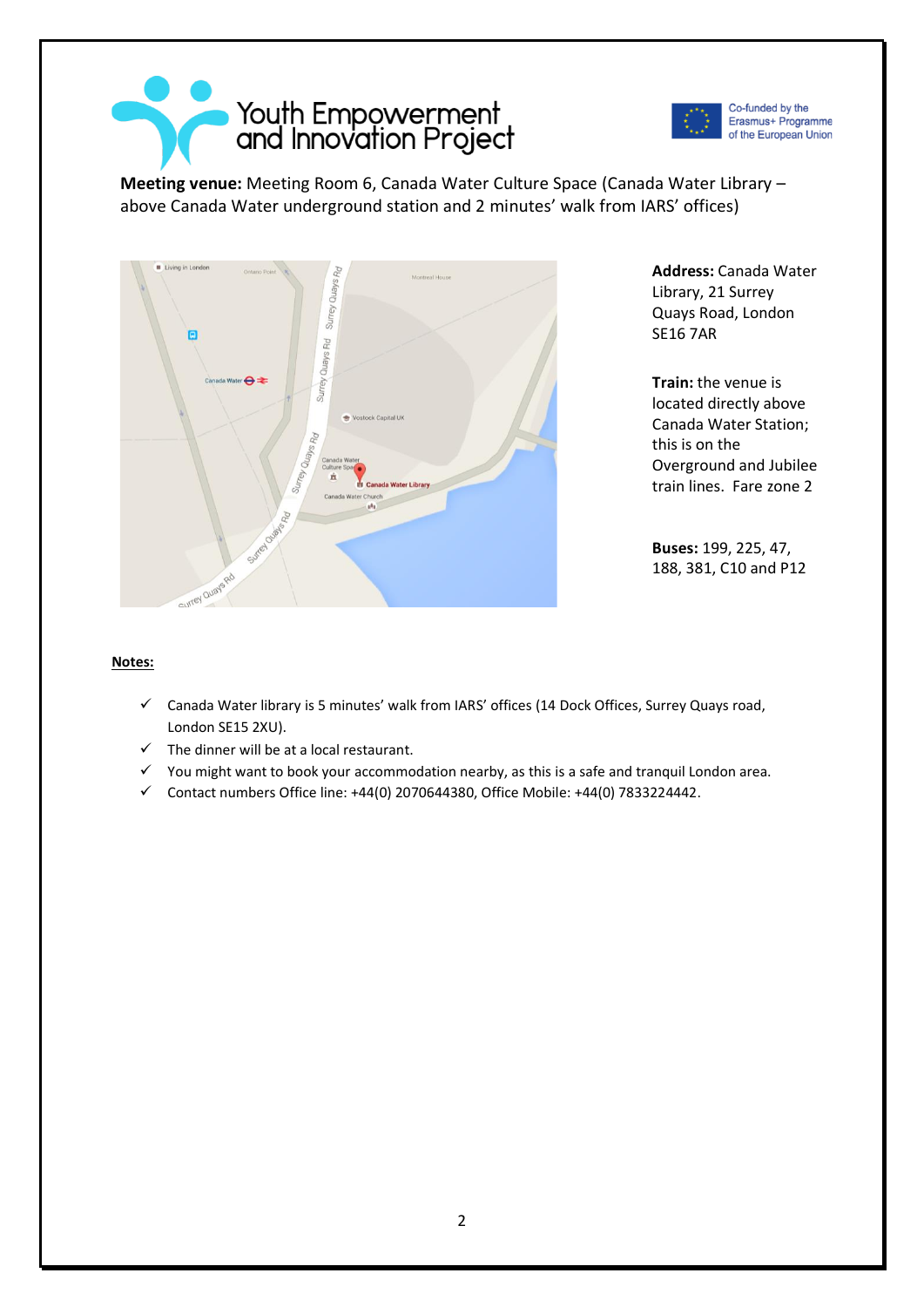



Co-funded by the Erasmus+ Programme of the European Union

## **ADDITIONAL INFORMATION**

Please find below some useful information that will assist you with travel and places to eat. If you need any further support please don't hesitate to contact us at [contact@iars.org.uk](mailto:contact@iars.org.uk)

# **Travel information**

### **Planning your Journey**

All public transport are owned by a Governmental organisation 'Transport for London' also known as TFL. You can visit their website: [www.tfl.gov.uk](http://www.tfl.gov.uk/) where you may find any information and also an online tool to help you plan any journey in London.

### **Fares and Charges**

The most common and convenient way of using the great public transport systems in London is through purchasing an [oyster card](http://visitorshop.tfl.gov.uk/help-centre/oyster-card-help.html) that will be your pass to using trains (Underground, Overground and DLR, Trams and National Rail Services) busses and River Thames ferries. The pass charges on a [Travel Zone](http://visitorshop.tfl.gov.uk/help-centre/about-travel-zones.html) basis whereby it can be on pay as you go terms or even a pre-payment method for Daily or weekly travel in a combination of [zone fares.](http://www.tfl.gov.uk/cdn/static/cms/documents/tube-dlr-lo-adult-fares-jan-2014.pdf) You may also wish to see an underground [map](mailto:Audrey%20Thomas%20PA02070714104athomas2@gibsondunn.com) to find what zone your location falls under

### **Train**

London is famous for its 151 year old underground train service and for those who are attending from overseas you will find this may be your standard use of transport whilst visiting London and therefore recommended as the best way of traveling to and from the venues. Do note that trains do not run a 24 hour service and you can find out the times on the TFL website.

#### **Bus**

there are various buses that can you can use to travel. Please plan your journey using the TFL website [www.tfl.gov.uk](http://www.tfl.gov.uk/)

#### **Taxi**

Should you wish to book a taxi you may do so by calling Addison Lee on 020 7407 900 and provide the venue address.